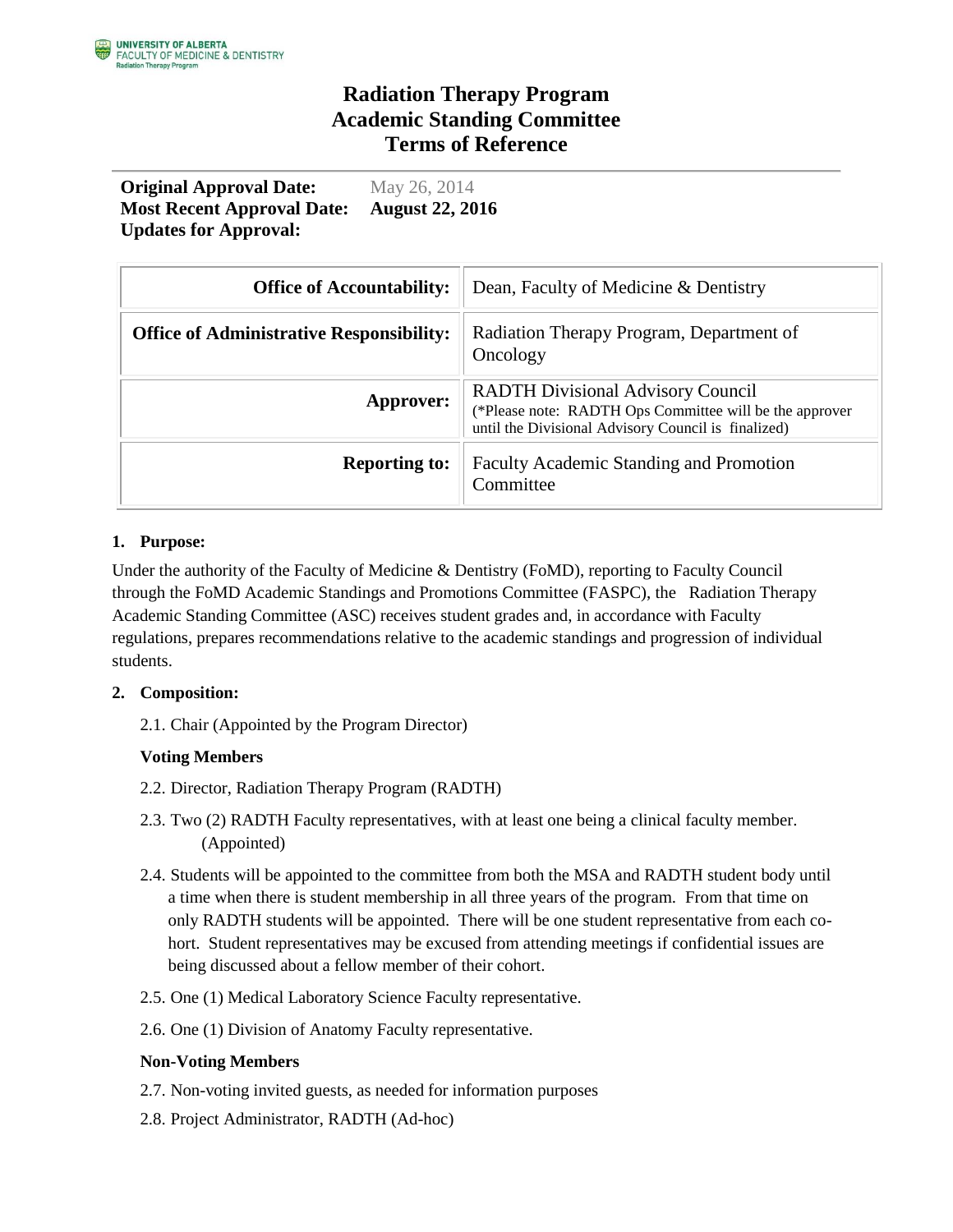# **Radiation Therapy Program Academic Standing Committee Terms of Reference**

### 3. **Appointment Terms:**

- 3.1. The term of the appointment is four (4) years for all RADTH faculty members, as well as other faculty members. The term may be renewable once.
- 3.2. Student members' appointments will be dependent on which academic year they are in when appointed. Once appointed, it is expected that students will remain members of this committee until graduation.

### **4. Meetings:**

- 4.1. Meetings will be held after the end of each cohort's academic term (Year Two End of June, Year Three– End of July, and Year Four – End of April) and will be held prior to the Faculty Academic Standings Committee meeting. Additional meetings may be called as required.
- 4.2. The committee will address all academic standings for Years 2, 3 and 4 of the Program.
- 4.3. A quorum will consist of the Chair and 50% of voting members.
- 4.4. Members may designate appropriate alternates to attend meetings.
- 4.5. Decision making is by majority vote; routinely by show-of-hands. Should a sensitive or contentious issue arise it is at the discretion of the Chair to call a secret ballot, Chair votes only in a tie.
- 4.6. The student members will be appointed by the Director, Radiation Therapy Program
- 4.7. The Chair will vote only in the event of a tie.
- 4.8. Committee members will recuse themselves from the ASC meeting if they are in a conflict of interest regarding a student being discussed.

### **5. Duties and Responsibilities:**

The committee will be responsible for the following:

- 5.1. Granting omnibus motions for students for course passes and promotion to the next year or to graduate from the program
- 5.2. Granting motions for students who require academic mentoring, remediation , professionalism insight or program modifications
- 5.3. Granting first class standings/student awards if applicable
- 5.4. Report to the FASPC recommendations made by this committee and forward on any student circumstances that require FASPC decisions.